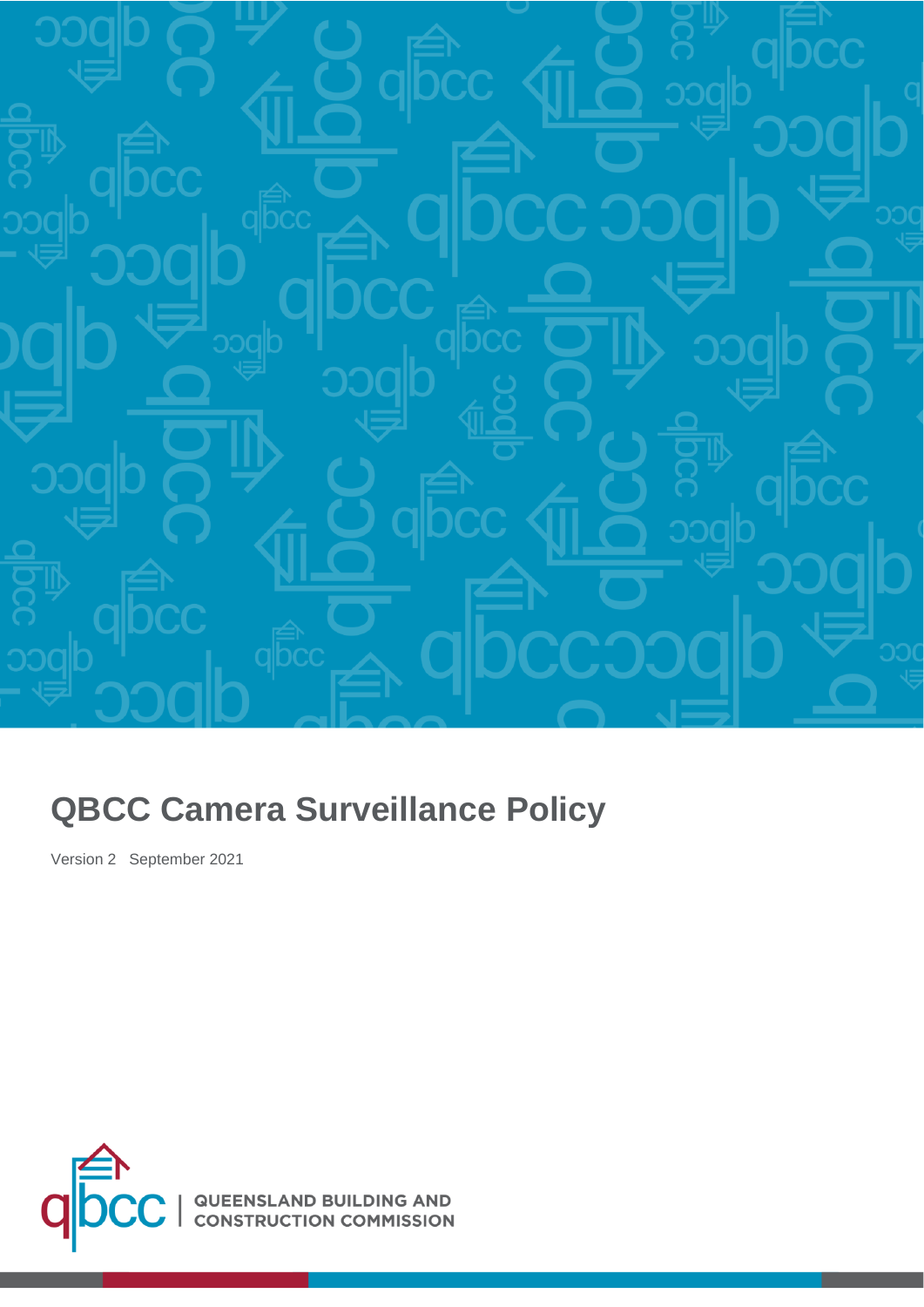# **CONTENT**

| $\mathbf{1}$   |     |  |  |
|----------------|-----|--|--|
|                | 1.1 |  |  |
|                | 1.2 |  |  |
| $\overline{2}$ |     |  |  |
|                | 2.1 |  |  |
|                | 2.2 |  |  |
|                | 2.3 |  |  |
|                | 2.4 |  |  |
|                | 2.5 |  |  |
| 3              |     |  |  |
| 4              |     |  |  |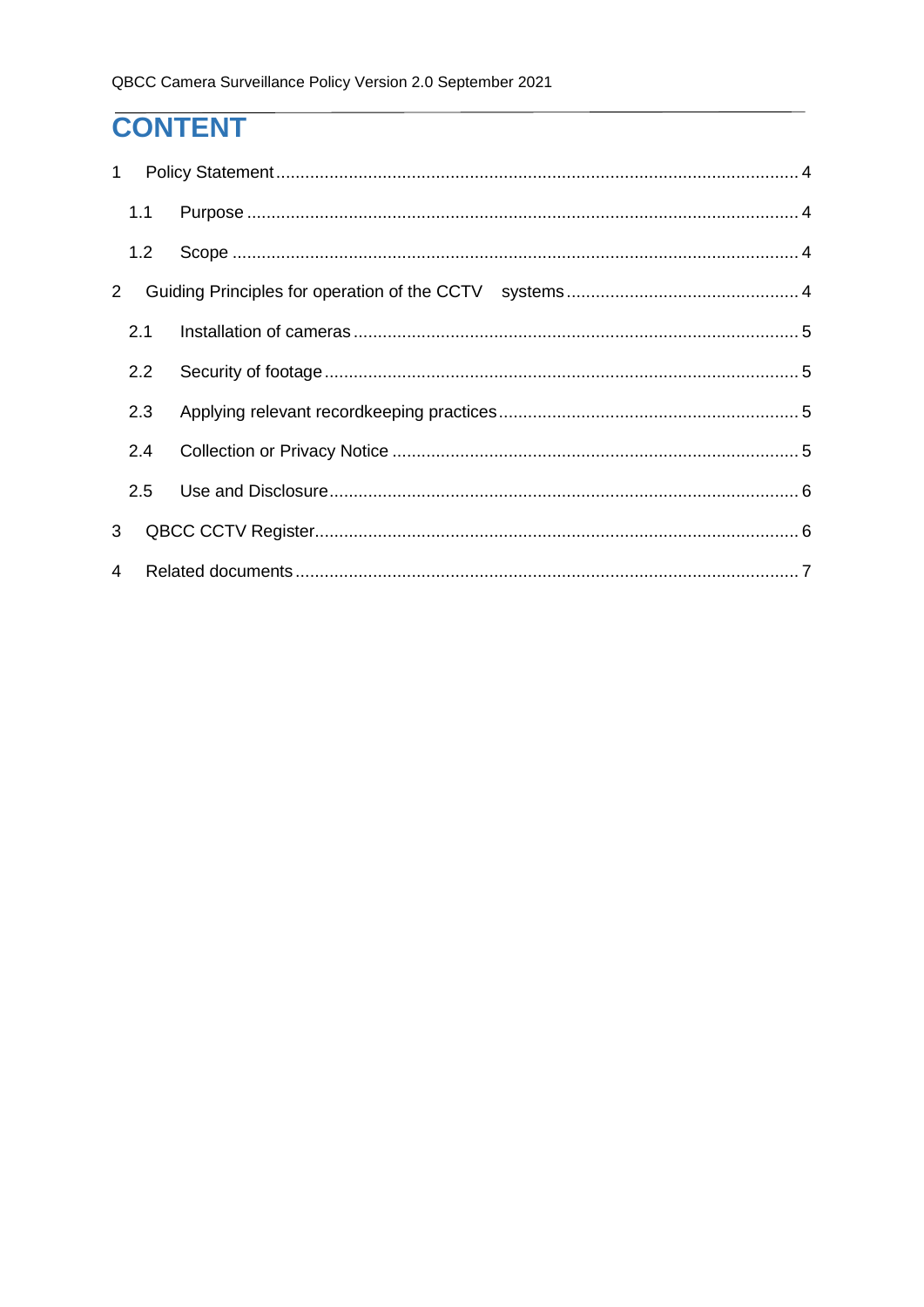## **Document Control**

#### **Document Information**

| Document owner | Manager Right to Information and Privacy |  |  |  |  |
|----------------|------------------------------------------|--|--|--|--|
| File name      | <b>QBCC Camera Surveillance Policy</b>   |  |  |  |  |
| Review period  | 24 months from Issue Date                |  |  |  |  |
| Document owner |                                          |  |  |  |  |

### **Document History**

| <b>Version</b> | <b>Issue date</b> | <b>Changes</b>                    |
|----------------|-------------------|-----------------------------------|
| 1.0            | 2015              | Created for internal use          |
| 2.0            | September 2021    | Revised as external facing policy |
|                |                   |                                   |

### **Document Review**

| <b>Role</b>    | <b>Name</b>    | <b>Signature</b> | <b>Date</b>    |
|----------------|----------------|------------------|----------------|
| Manager RTI/IP | Joan Middleton |                  | September 2021 |

### **Document Approval**

| <b>Role</b>                         | <b>Name</b>            | <b>Signature</b> | <b>Date</b>    |
|-------------------------------------|------------------------|------------------|----------------|
| A/Director Legal<br><b>Services</b> | <b>Emily Plucknett</b> |                  | September 2021 |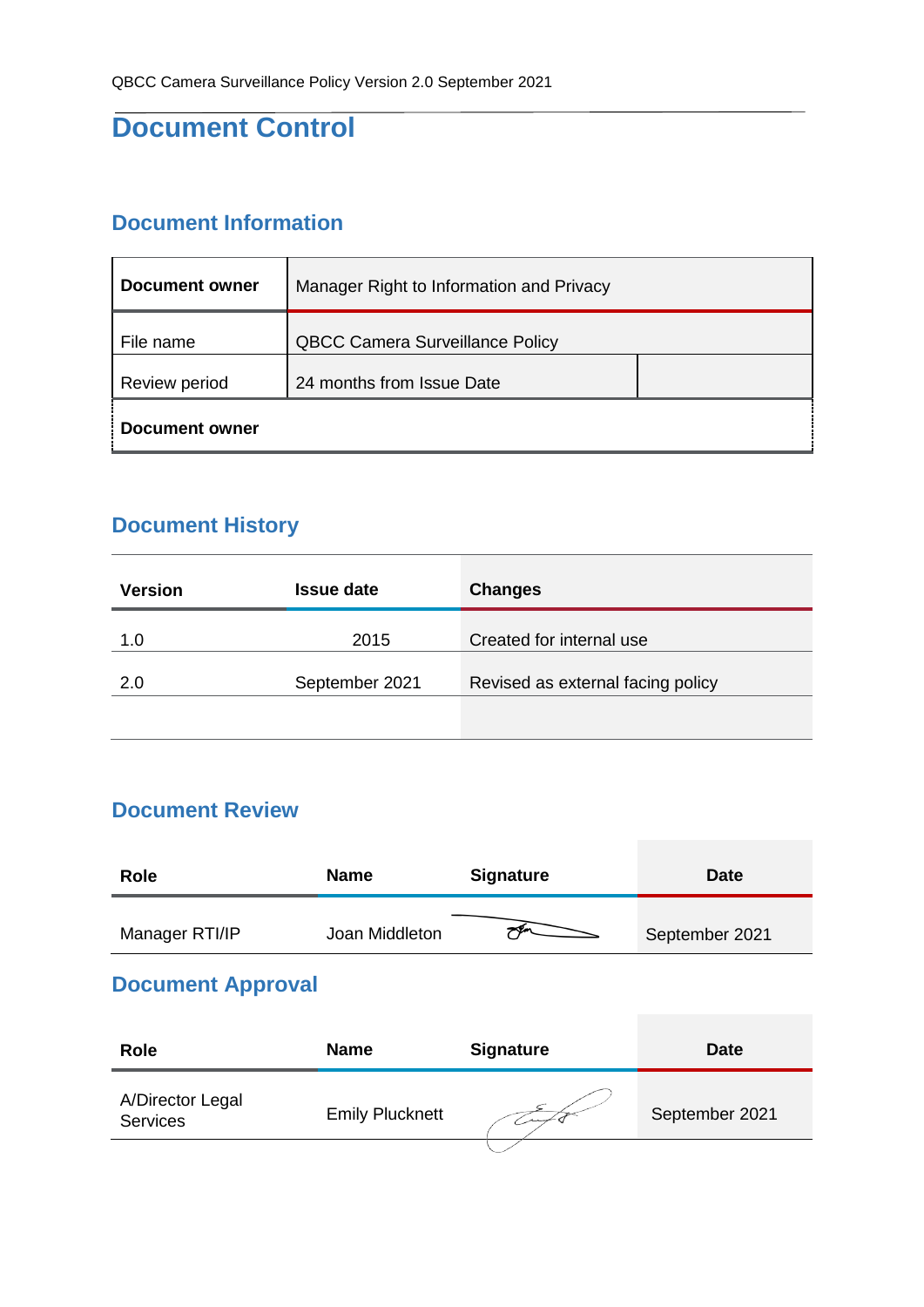## <span id="page-3-0"></span>1 Policy Statement

The QBCC Camera Surveillance Policy (CCTV Policy) supports the use of surveillance cameras in its Brisbane Office and Regional Service Centres to protect the safety of its employees, its contractors or service providers, its customers, its property and the data it holds, in accordance with the requirements of the *Information Privacy Act 2009* and other relevant legislation addressed in this Policy.

#### <span id="page-3-1"></span>1.1 Purpose

The CCTV systems will be operated in accordance with relevant legislation and for the purposes for which it was intended:

- To assist in the protection of QBCC employees, contractors and customers;
- To act as a deterrent to create safer QBCC office environments:
- To assist police or other law enforcement agencies in the investigation and prosecution of a criminal offences, as may be required if an offence was to occur in a QBCC office or adjacent carpark area.

#### <span id="page-3-2"></span>1.2 Scope

This Policy applies to:

- Surveillance cameras and systems established or controlled by QBCC in Brisbane and Regional Service Centres and carpark areas;
- All QBCC employees including employees, contractors and service providers involved with installation, management and monitoring of the camera systems.

# <span id="page-3-3"></span>2 Guiding Principles for operation of the CCTV systems

QBCC has established guidelines for the operation use and disclosure of the camera surveillance equipment and footage to ensure the QBCC meets the purpose for security and protection for which they were installed as well as meeting the requirements of:

- The *Information Privacy Act 2009* and the Information Privacy Principles (IPP's);
- The *Right to Information Act 2009;*
- The *Human Rights Act 2019*;
- The *Public Records Act;*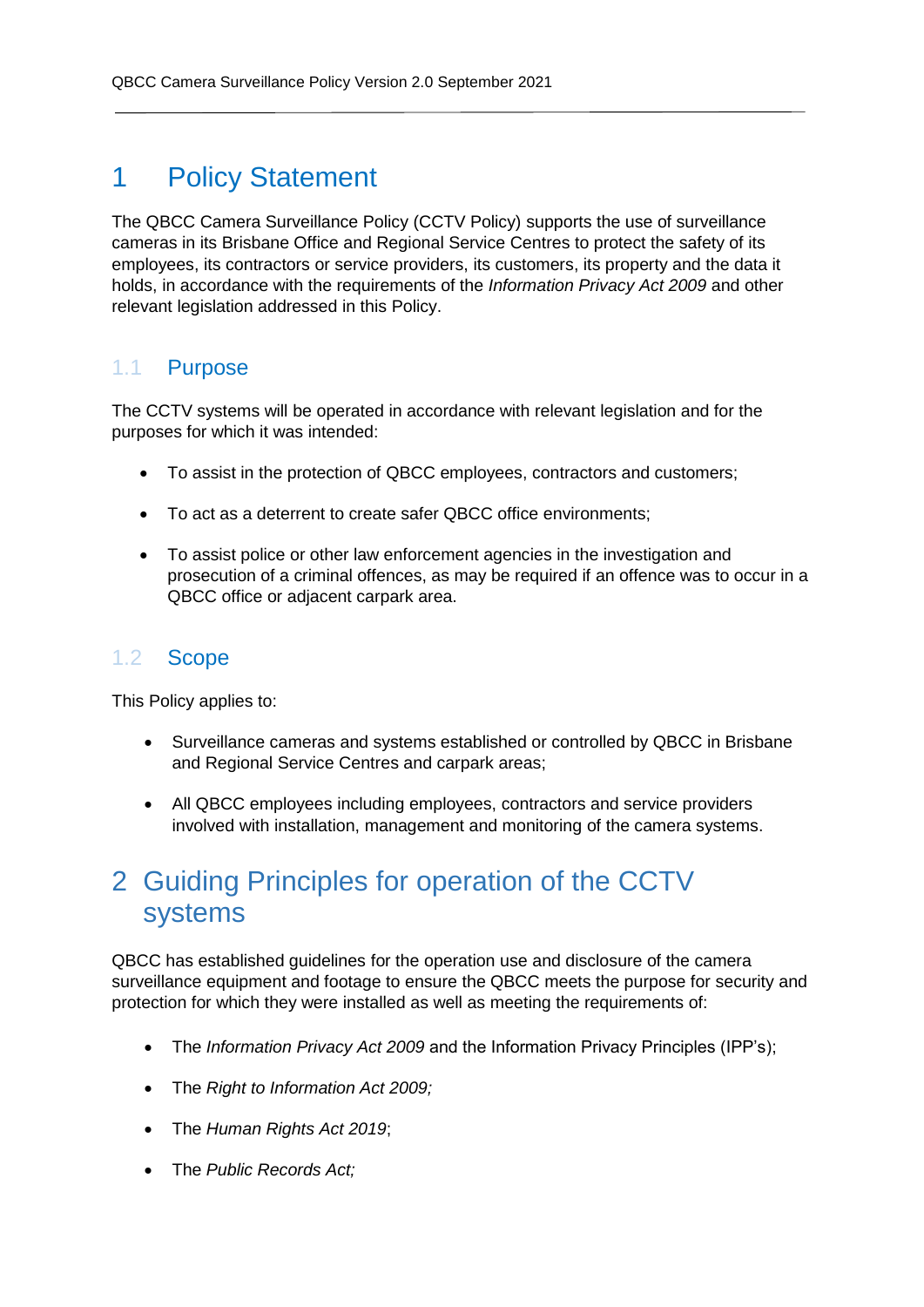- The *Security Providers Act 1993;*
- The *Crime and Corruption Act 2001*.

#### <span id="page-4-0"></span>2.1 Installation of cameras

Cameras should be placed strategically to best ensure that cameras do not capture footage that is not relevant to the purpose of security and protection nor encroach on an individual's privacy. CCTV systems should be sourced that meet the QBCC's requirements.

#### <span id="page-4-1"></span>2.2 Security of footage

Regular checks and audits should be conducted to ensure that documentation systems are functioning effectively.

Only authorised QBCC officers are allowed access to review footage, and password security is utilised to ensure camera surveillance footage is protected against loss, unauthorised access, disclosure, modification or other misuse. In the QBCC offices where the monitors are stored in a secure room, access is given to only authorised QBCC officers.

Training may be required to be able to gain access to the footage, or to extract it, if required. If an appropriate training manual is not available, the security firm who supplied the surveillance system should be approached to assist an authorised officer to review footage, and save incident footage if required.

#### <span id="page-4-2"></span>**2.3** Applying relevant recordkeeping practices

If an incident should occur and an investigation carried out, the relevant footage is to be kept as a record for 12 months after the investigation is finalised, in line with Queensland State Archives Retention and Disposal Schedule. Any footage and information relating to the investigation should be placed on the relevant case file and access controls updated accordingly.

#### <span id="page-4-3"></span>**2.4** Collection or Privacy Notice

In accordance with the IPP's in relation to the collection of personal information, the QBCC must not collect personal information in a way that is unfair, or is unlawful. As the QBCC is collecting personal information on CCT systems, the QBCC must take all reasonable steps to ensure that individuals including staff, customers and visitors to QBCC buildings are aware that their personal information may be captured on the CCT footage, and aware of the purpose of the collection.

To comply with the relevant IPP's, a privacy notice is required to be displayed in the vicinity of the cameras, containing:

- The purposes the personal information is being collected;
- The use and disclosure of the personal information;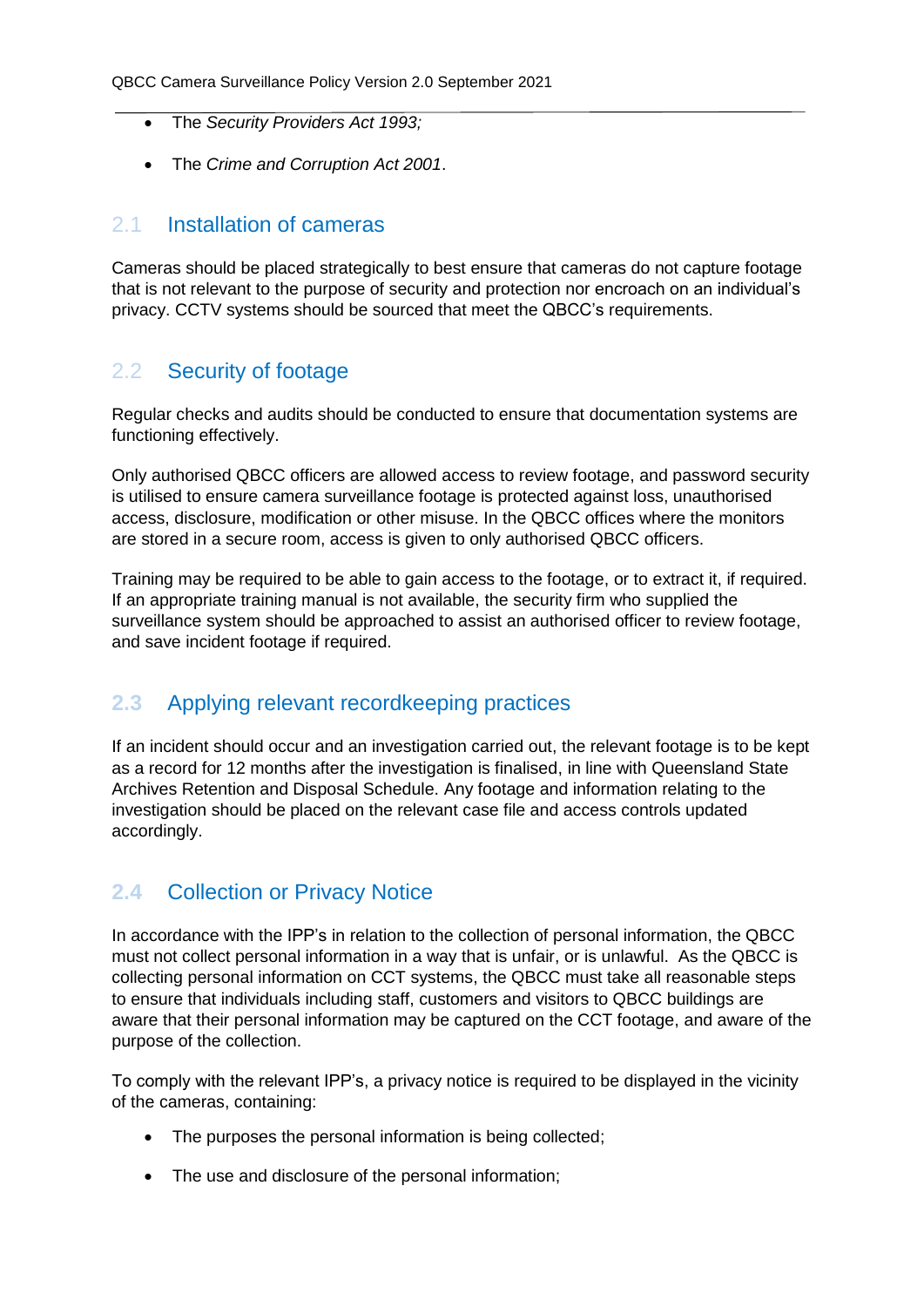A contact for QBCC RTI and Privacy Unit, via the contact centre number 139 333.

Please ensure a copy is kept in the vicinity of the cameras. If more notices are required please contact [rti@qbcc.qld.gov.au](mailto:rti@qbcc.qld.gov.au)

#### <span id="page-5-0"></span>**2.5** Use and Disclosure

When QBCC intends to use surveillance records containing personal information, it must comply with the IPP's.

If an individual requests a copy of their footage, contact the RTI and Privacy unit for advice. As the footage may be overwritten after 7-30 days, depending on which office, the request needs to be handled promptly. Images are able to be copied successfully within the retained timeframe. If camera surveillance footage shows a single individual who is requesting the footage, access could be provided informally under the QBCC Administrative Access Scheme. However, care must be taken in dealing with such a request, as it would be a breach of the IPP's to allow the person access to images of another individual in the footage.

If another law enforcement agency requires a copy of footage for an investigation, unless it is a matter of urgency, a written request in accordance with IPP11 should be emailed to [rti@qbcc.qld.gov.au](mailto:rti@qbcc.qld.gov.au) by a director or high ranking policeman, detective, or similar officer, outlining the reason for the request is required (for instance, to prevent serious threats to health safety or welfare or for law enforcement).

Contact the RTI and Privacy Unit for advice relating to requests of this nature. If it is a matter of urgency, a QBCC Director, Manager or RTI & Privacy Officer could approve access to the relevant footage. All relevant information in relation to the disclosure is to be recorded on ECM. An Administration and Facilities Management Senior Officer would be able to assist with providing the footage required.

# <span id="page-5-1"></span>3 QBCC CCTV Register

The number of cameras in each office and carparks that are controlled by QBCC are as follows, noting all footage is kept within Australia:

- 144 Building 6 cameras, footage retained for 30 days;
- 299 Building 19 cameras, footage retained for 30 days;
- Cairns 12 cameras, footage retained for 30 days;
- Mackay 13 cameras, storage up to 128GB;
- Rockhampton 4 cameras, footage retained for 30 days;
- Townsville 6 cameras, footage retained for 30 days;
- Gold Coast No cameras (Managed by Robina Town Centre Management)
- Maryborough 4 cameras, footage retained for 30 days;